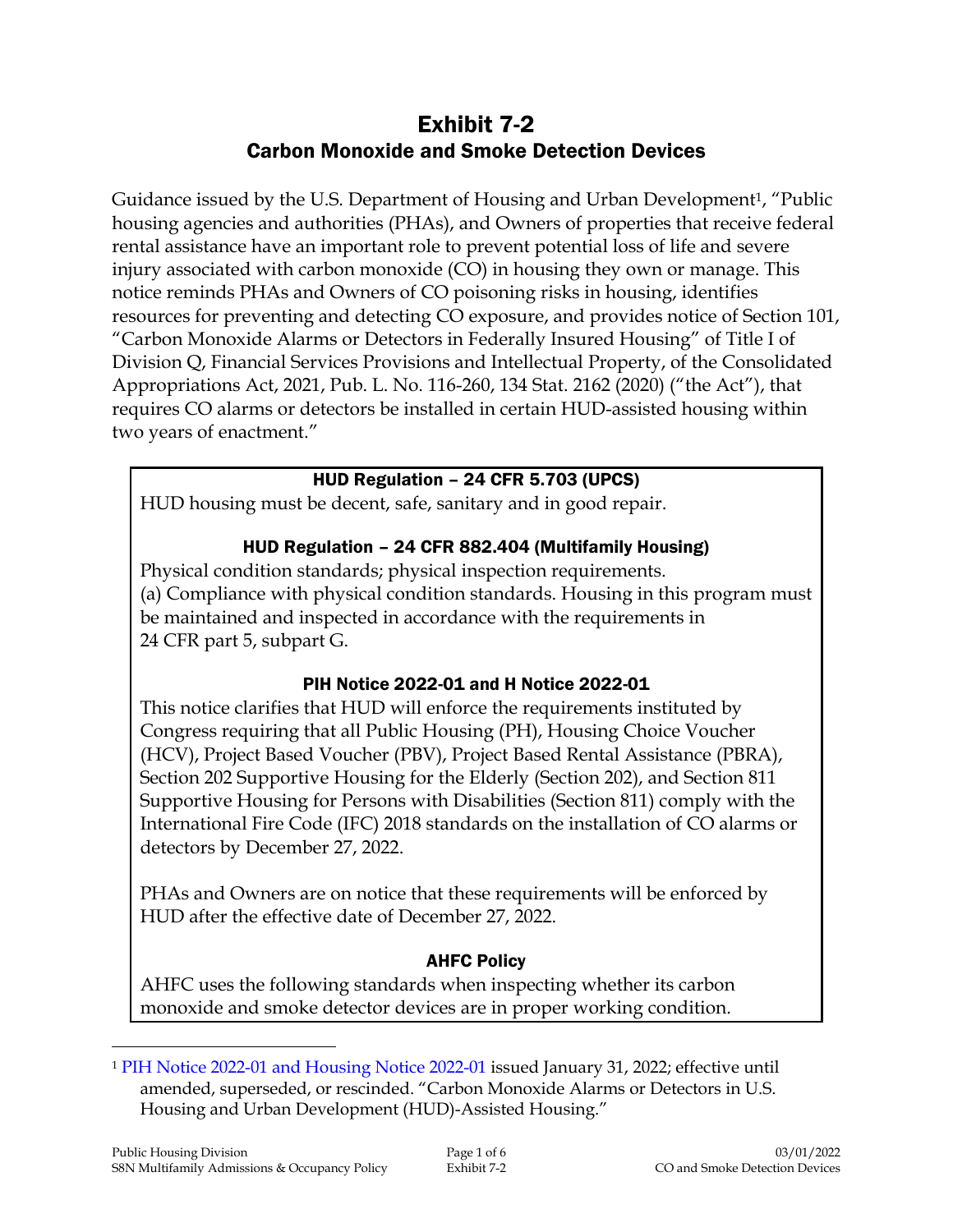- 1. Uniform Physical Inspection Standards at 24 CFR 5.703 for Public and S8N Multifamily Housing Program families.
- 2. Housing Quality Standards at 24 CFR 982.401 for Housing Choice Voucher, Project-Based Voucher, and Unassisted Housing Program families.

# 1. Smoke Alarms

The term "smoke alarm" will be used throughout to mean single station smoke alarms and may include:

- $\triangleright$  Hard-wired devices with battery backup (may be interconnected with other smoke or CO detection devices that are UL approved as compatible)
- $\triangleright$  Hard-wired combination smoke and CO devices with battery backup (if this type of device is used, see Lifespan and Replacement of CO Detectors)
- $\triangleright$  Battery-operated devices

## 1.A Installation

# HUD Regulation – 24 CFR 5.703(d)(4) (UPCS)

Dwelling unit. The dwelling unit must include at least one battery-operated or hardwired smoke detector, in proper working condition, on each level of the unit.

## HUD Regulation – 24 CFR 880.207 (Multifamily Housing)

Projects must comply with:

(g) Smoke detectors—

(1) Performance requirement. After October 30, 1992, each dwelling unit must include at least one battery-operated or hard-wired smoke detector, in proper working condition, on each level of the unit. If the unit is occupied by hearingimpaired persons, smoke detectors must have an alarm system, designed for hearing-impaired persons, in each bedroom occupied by a hearing-impaired person.

(2) Acceptability criteria. The smoke detector must be located, to the extent practicable, in a hallway adjacent to a bedroom, unless the unit is occupied by a hearing-impaired person, in which case each bedroom occupied by a hearingimpaired person must have an alarm system connected to the smoke detector installed in the hallway.

## PIH Notice 2022-01 and H Notice 2022-01

PHAs operating public housing units may use either Operating Funds or Capital Funds for purchase, installation, and maintenance of CO alarms or detectors. Based on the Act's set-asides, the Capital Fund Program conducts competitions for additional funds for CO alarms or detectors. For the HCV and PBV programs, the property owner or landlord is responsible for the cost of CO alarms or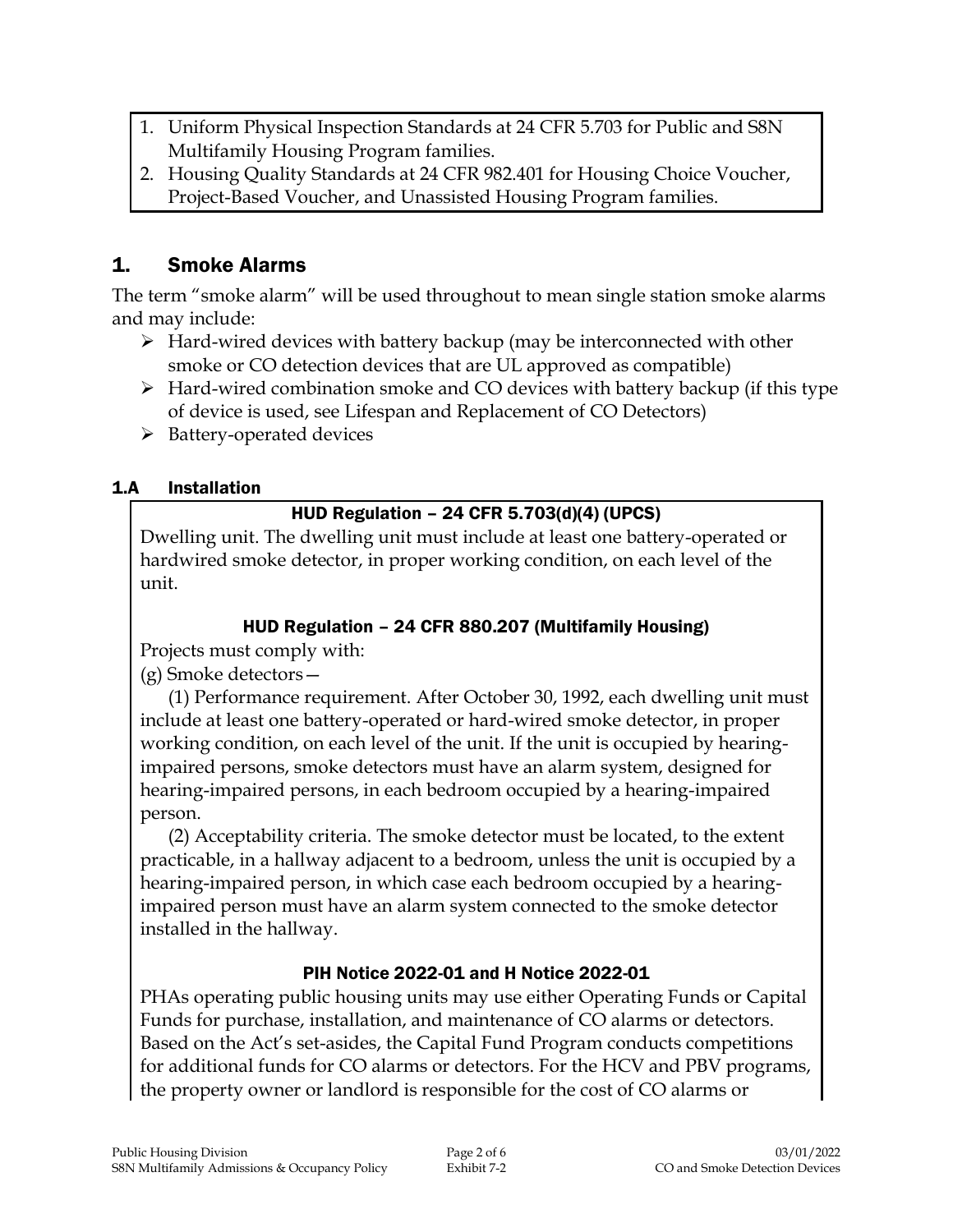detectors. PHAs may use their HCV administration funds for landlord outreach and education on these requirements. Owners of properties receiving assistance through the PBRA, Section 202, and/or Section 811 program may utilize the property's reserve for replacement account, residual receipts, general operating reserves, owner contributions, or secondary financing to fund the purchase, installation, and maintenance of CO alarms and detectors. These expenditures may be subject to a standard approval process where applicable, but the purchase, installation, and maintenance of CO alarms and detectors are deemed eligible expenses.

#### Alaska Statute 34.03.100

(a) The landlord shall

(7) provide smoke detection devices and carbon monoxide detection devices as required under AS 18.70.095.

## Alaska Statute 18.70.095

Smoke and Carbon Monoxide Detection Devices. (a) Smoke detection devices shall be installed and maintained in all dwelling units in the state, and carbon monoxide detection devices shall be installed and maintained in all qualifying dwelling units in the state. The smoke detection devices must be of a type and shall be installed in a manner approved by the state fire marshal. The carbon monoxide detection devices must have an alarm and shall be installed and maintained according to manufacturers' recommendations.

## AHFC Policy

Smoke alarms are installed according to manufacturer's instructions.

# 1.B Maintenance, Lifespan, and Replacement

# HUD Regulation – 24 CFR 5.703(d)(1) (UPCS)

Dwelling unit. All areas and aspects of the dwelling unit (for example, the unit's bathroom, call-for-aid (if applicable), ceiling, doors, electrical systems, floors, hot water heater, HVAC (where individual units are provided), kitchen, lighting, outlets/switches, patio/porch/ balcony, **smoke detectors**, stairs, walls, and windows) must be free of health and safety hazards, functionally adequate, operable, and in good repair.

# HUD Regulation – 24 CFR 5.703(e) (UPCS)

Common areas. All common area ceilings, doors, floors, HVAC, lighting, outlets/switches, **smoke detectors**, stairs, walls, and windows, to the extent applicable, must be free of health and safety hazards, operable, and in good repair.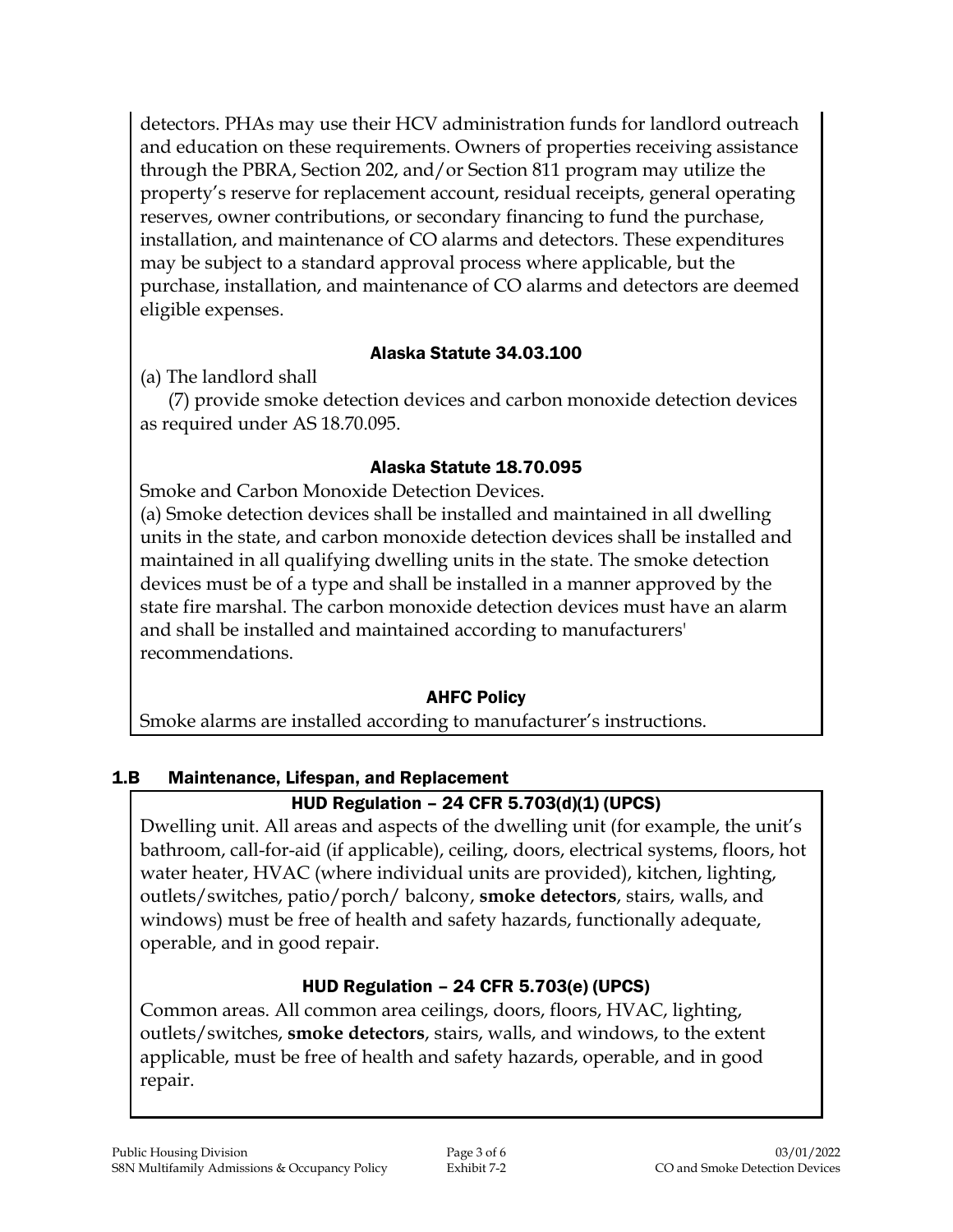#### Alaska Statute 18.70.095

Smoke and Carbon Monoxide Detection Devices.

(b) In a dwelling unit occupied under the terms of a rental agreement or under a month-to-month tenancy,

(1) at the time of each occupancy, the landlord shall provide smoke detection devices and, if the dwelling unit is a qualifying dwelling unit, carbon monoxide detection devices; the devices must be in working condition, and, after notification of any deficiencies by the tenant, the landlord shall be responsible for repair or replacement; and

(2) the tenant shall keep the devices in working condition by keeping charged batteries in battery-operated devices, if possible, by testing the devices periodically, if possible, and by refraining from permanently disabling the devices.

# 2. Carbon Monoxide Devices

- > The term "CO alarm" mean: a single or multiple station alarm intended to detect carbon monoxide gas and alert occupants by a distinct audible signal. It incorporates a sensor, control components and an alarm notification appliance in a single unit.
- The term "CO detector" means a device with an integral sensor to detect carbon monoxide gas and transmit an alarm signal to a connected alarm control unit.

CO alarms or detectors are installed according to manufacturer's instructions in all "qualifying dwelling units (see Definitions section)."

- $\triangleright$  Hard-wired devices with battery backup (may be interconnected with other smoke or CO detection devices that are UL approved as compatible)
- $\triangleright$  Hard-wired combination smoke/CO devices with battery backup (may be interconnected with other smoke or CO detection devices that are UL approved as compatible)
- $\triangleright$  Battery-operated devices requiring periodic replacement of batteries
- $\triangleright$  Devices powered by long-lasting batteries that are designed to last for the entire life of the device

# 3. Inspection and Testing

AHFC will identify the location of detectors to all new residents during the move-in inspection.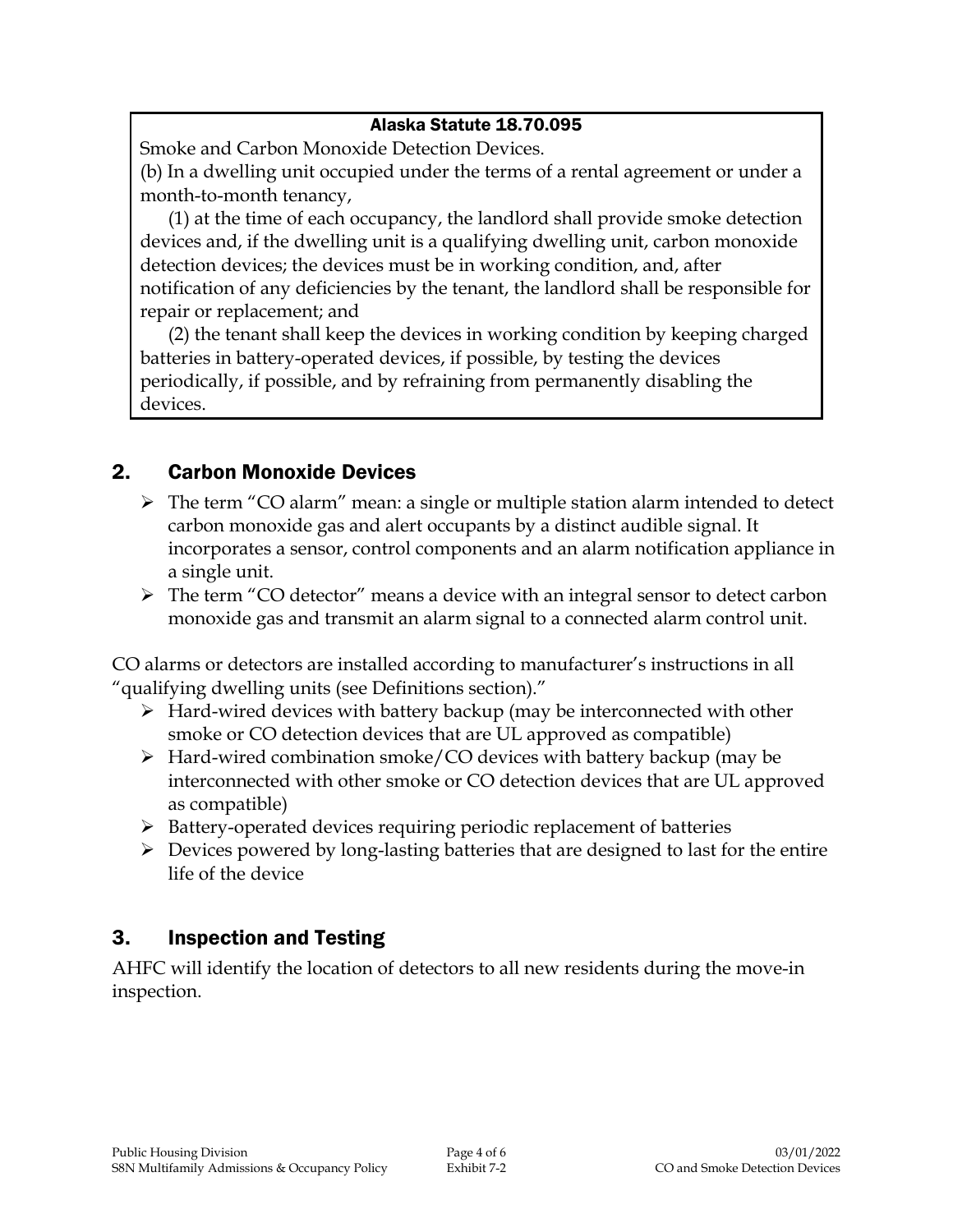#### 3.A Family's Responsibilities

During occupancy:

- 1. Test devices periodically (exception: building-wide and local unit panel monitored systems)
- 2. Keep all devices in working condition by keeping charged batteries in batteryoperated or battery-backup devices at all times
- 3. Refrain from removing batteries or otherwise disabling, damaging, tampering, or interfering in any way with the proper functioning of any device
- 4. Immediately report any device malfunction to AHFC

## 3.B AHFC's Responsibilities

- 1. Inspect and test all devices at the time of vacancy and replace batteries or devices to insure all are operational prior to re-occupancy
- 2. Test all devices during the move-in inspection and all subsequent UPCS and housekeeping inspections
- 3. Immediately generate an emergency work order when a device is reported to not function properly or does not operate properly when tested
- 4. Contract for the inspection of building-wide and local unit, panel-monitored, building safety systems as required by state and local codes

# 4. Definitions

# 4.A Carbon Monoxide

CO is an odorless, colorless, and toxic gas. It is impossible to see, and is a tasteless gas produced by incomplete combustion of fuel burned in vehicles, small engines, stoves, lanterns, grills, fireplaces, gas ranges, or furnaces. It can build-up indoors and poison people and animals who breathe the toxic fumes. The effects of CO exposure can vary from person to person depending on age, overall health, and the concentration and length of exposure. Exposure can cause harmful health conditions, permanent brain damage, life-threatening cardiac complications, fetal death or miscarriage, and death in a matter of minutes. Individuals who are asleep or intoxicated may die from CO poisoning before experiencing any symptoms.

# 4.B Decent, Safe, Sanitary Housing

[PHAs and other entities] maintain such housing in a manner that meets the physical condition standards set forth in this section (24 CFR 5.703) in order to be considered decent, safe, sanitary and in good repair.